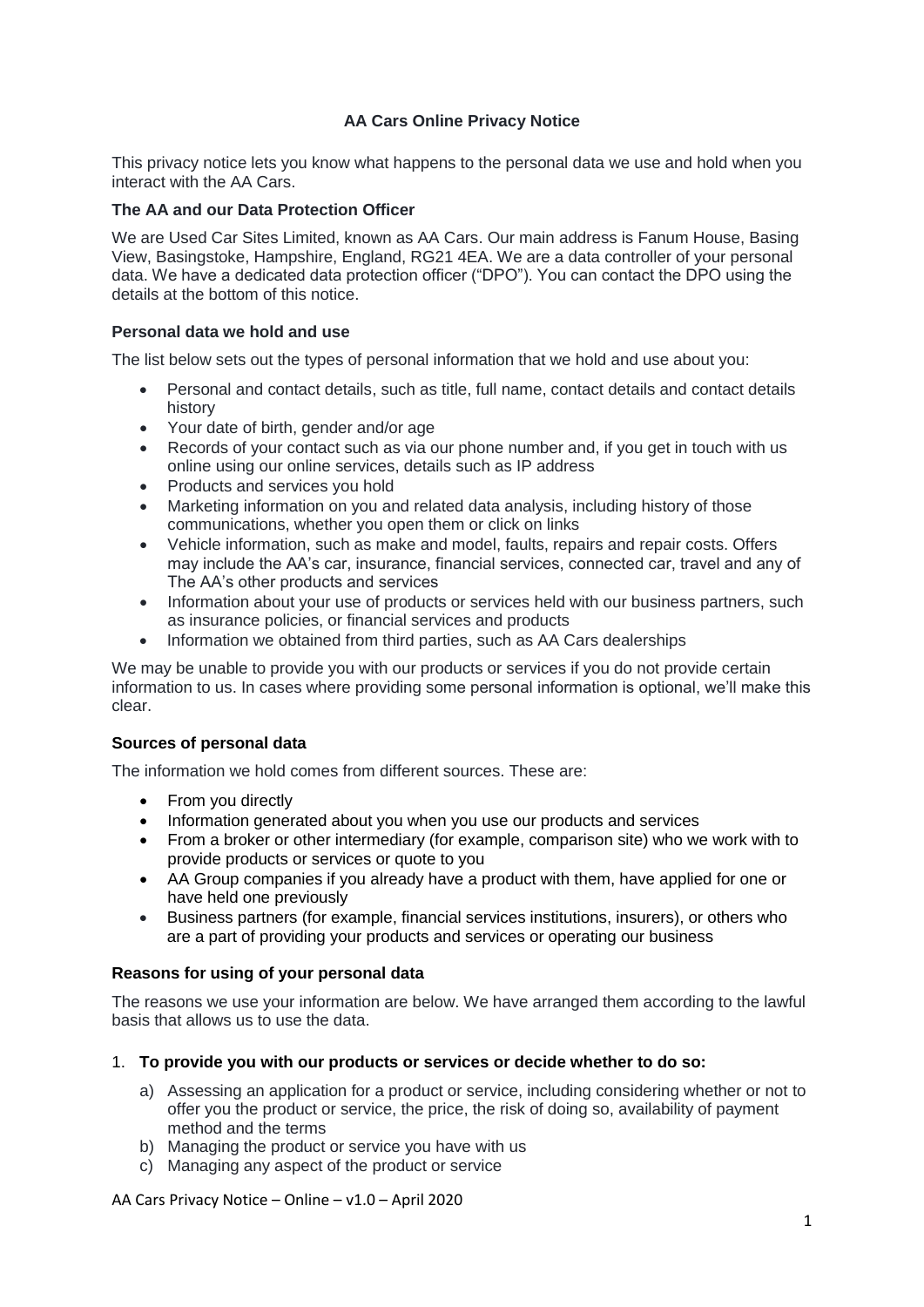- d) To monitor and to keep records of our communications with you and our staff (see below)
- e) To administer our good governance requirements and those of The AA and other members of the AA Group, such as internal reporting and compliance obligations or administration required for Annual General Meeting ("AGM") processes
- f) For market research and analysis and developing statistics
- g) For direct marketing communications and related profiling to help us and The AA to offer you relevant products and service, including deciding whether or not to offer you certain products and service. We'll send marketing to you by SMS, email, phone, post, social media and digital channels (for example, using Facebook Custom Audiences and Google Custom Match). Offers may relate to any of our products and services such as cars, roadside assistance, money and financial services, insurance, travel, member offers ("Member Benefits") as well as to any other offers and advice we think may be of interest
- h) To provide personalised content and services to you, such as tailoring our and The AA's products and services, digital customer experience and offerings, and deciding which offers or promotions to show you on our digital channels
- i) To develop new products and services and to review and improve current products and services
- j) To comply with legal and regulatory obligations, requirements and guidance
- $k$ ) To provide insight and analysis of our customers both for ourselves and for the benefit of business partners either as part of providing products or services, helping us improve products or services, or to assess or improve the operating of our businesses
- l) To share information, as needed, with business partners (for example, financial services institutions, insurers), account beneficiaries, service providers or as part of providing and administering our products and services or operating our business
- m) To facilitate the sale of one or more parts of our business
- n) To enable us, The AA or other AA Group companies to perform any of the above purposes

# 2. For our **legitimate interests**:

- a) Managing your products and services relating to that, updating your records
- b) To perform and/or test the performance of, our and our business partners' products, services and internal processes
- c) To follow guidance and recommended best practice of government and regulatory bodies
- d) For management and audit of business operations including accounting
- e) To carry out searches at Credit Reference Agencies at the pre-application and application stage, and periodically after that. Where you have been introduced to us by a broker or other intermediary they may do these searches on our behalf
- f) To carry out monitoring and to keep records of our communications with you and our staff (see below)
- g) To administer our good governance requirements and those of other members of our Group, such as internal reporting and compliance obligations or administration required for AGM processes
- h) For market research and analysis and developing statistics
- i) For direct marketing communications and related profiling to help us to offer you relevant products and services, including deciding whether or not to offer you certain products and service. We will send marketing to you by SMS, email, phone, post and social media and digital channels (for example, using Facebook Custom Audiences and Google Custom **Match**
- j) Subject to the appropriate controls, to provide insight and analysis of our customers to business partners either as part of providing products or services, helping us improve products or services, or to assess or to improve the operating of our businesses
- k) For some of our profiling and other automated decision making
- l) Where we need to share your personal information with people or organisations in order to run our business or comply with any legal and/or regulatory obligations

## 3. To comply with our **legal obligations**

AA Cars Privacy Notice – Online – v1.0 – April 2020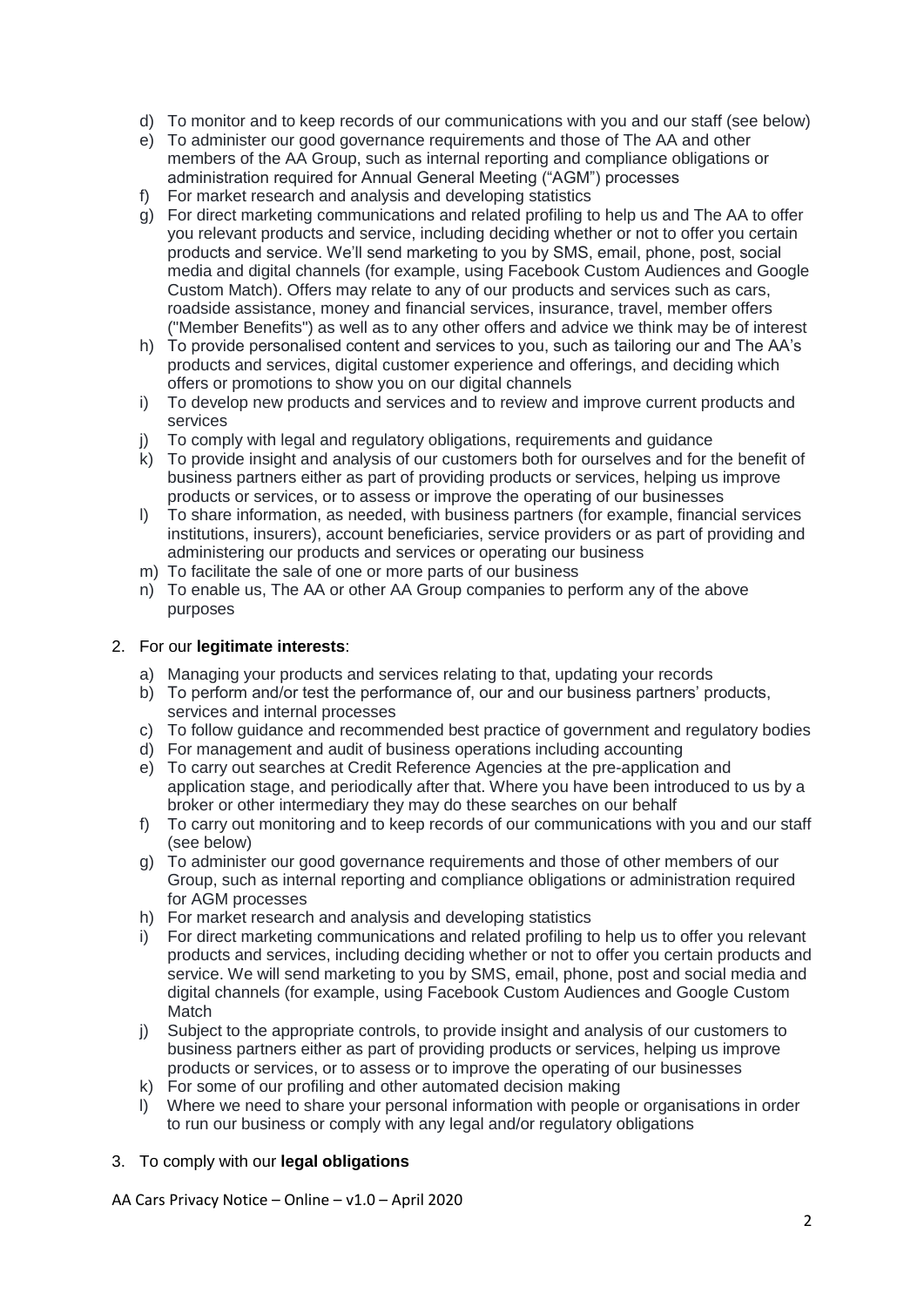- 4. With your **consent or explicit consent**:
	- a) For some direct marketing communications
	- b) For some of our profiling and other automated decision making
	- c) For some of our processing of special categories of personal data such as about your health, if you are a vulnerable customer
- 5. For a **public interest**, such as:
	- a) Processing of your special categories of personal data such as about your health or if you are a vulnerable customer

## **Sharing and disclosures of your personal data**

We may share information with the following third parties for the purposes listed above:

- With AA Group and branded companies, in particular Automobile Association Developments Limited (including AA Breakdown Services), Automobile Association Insurance Services Limited, and Automobile Association Financial Services Limited
- Business partners (for example, financial services institutions, insurers), account beneficiaries, or others who are a part of providing your products and services or operating our business including Evolution Funding Ltd, the Bank of Ireland (UK) plc, Northridge NIIB Group Ltd, trading as Northridge Finance, AUTOD2 Ltd, trading as Wizzle and Marshall Leasing Ltd, trading as Marshall Leasing
- Governmental and regulatory bodies such as HMRC, the Financial Conduct Authority, the Prudential Regulation Authority, the Ombudsman, the Information Commissioner's Office and under the Financial Services Compensation Scheme
- Other organisations and businesses who provide services to us such as debt recovery agencies, back up and server hosting providers, IT software and maintenance providers, document storage providers and suppliers of other back office functions
- Market research organisations who help us to develop and improve our products and services

### **Withdrawing your consent**

If we rely on your consent, you can withdraw this at any time. Use the contact details below or on our website.

## **Transfers outside of the UK or EEA**

Your personal information may be transferred outside the UK or European Economic Area, for example to service providers. If we do so, we'll make sure that suitable safeguards are in place where required, for example contractual agreements or other legal measures unless certain exceptions apply.

### **Changes to your data**

You should tell us so that we can update our records via the contact details provided below and we'll then update your records if we can. Alternatively, you can update your personal information on your AA Cars account.

### **Monitoring communications**

We may monitor, communications with you, where permitted by law. We do this for quality control and staff training purposes, to comply with regulatory rules, to prevent or detect crime, to protect the security of our communications and data to enforce compliance with business polices.

### **Retention of your data**

Unless we explain otherwise to you, we'll hold your personal information based on the following criteria:

AA Cars Privacy Notice – Online – v1.0 – April 2020